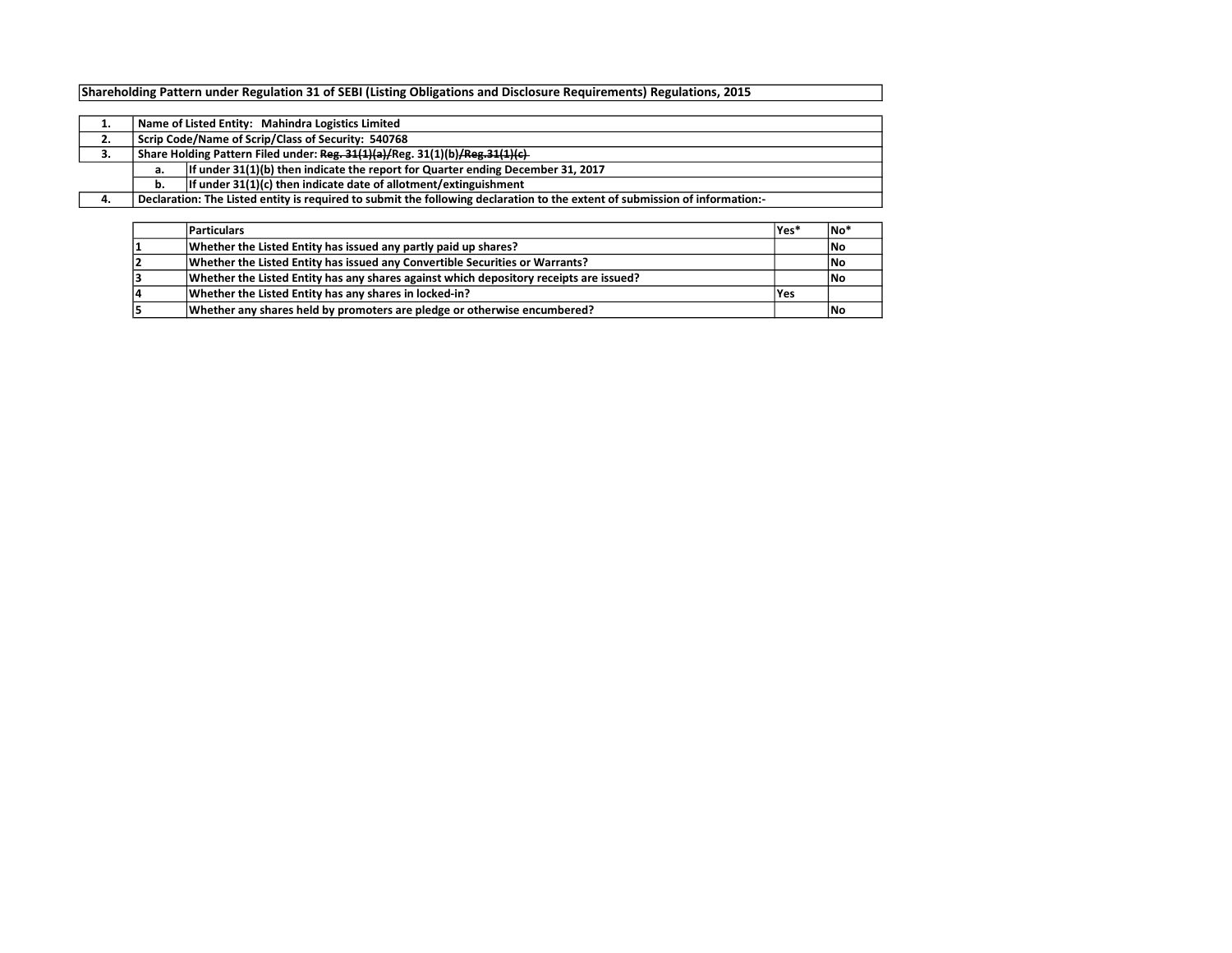## Mahindra Logistics Limited

## Table I - Summary Statement holding of specified securities

|      |                                      |                  |                    |                |                           |                      |                        | Number of Voting Rights held in each class<br>of securities |                   |            | No. of                                 | Sharehold<br>ing, as a<br>assuming shares<br>full<br>conversio |                      |                 | Number of Shares<br>lencumbered | Number of Locked in pledged or otherwise |                          |                |
|------|--------------------------------------|------------------|--------------------|----------------|---------------------------|----------------------|------------------------|-------------------------------------------------------------|-------------------|------------|----------------------------------------|----------------------------------------------------------------|----------------------|-----------------|---------------------------------|------------------------------------------|--------------------------|----------------|
|      |                                      |                  |                    |                |                           |                      |                        | <b>No of Voting Rights</b>                                  |                   |            | <b>Shares</b>                          | ln of                                                          |                      |                 |                                 |                                          |                          |                |
|      |                                      |                  |                    |                |                           |                      | Sharehold              |                                                             |                   |            |                                        |                                                                | Underlyin convertibl |                 |                                 |                                          |                          |                |
|      |                                      |                  |                    |                |                           |                      | ing as a %<br>of total |                                                             |                   |            |                                        |                                                                | Outstandi securities |                 |                                 |                                          |                          | <b>Number</b>  |
|      |                                      |                  |                    | No. of         | No. of                    |                      | no. of                 |                                                             |                   |            |                                        |                                                                | l as a               |                 |                                 |                                          |                          | of equity      |
|      |                                      |                  | No. of             | Partly         | shares                    |                      | shares                 |                                                             |                   |            |                                        |                                                                | convertibl percentag |                 |                                 |                                          |                          | shares         |
|      |                                      |                  | fully paid paid-up |                | underlyin                 |                      | (calculate             |                                                             |                   |            |                                        |                                                                | le of                |                 | As a % of                       |                                          | As a % of                | held in        |
|      |                                      | Nos. of          | up equity equity   |                |                           | Total nos.  d as per |                        |                                                             |                   |            | Total as a securities diluted<br>l% of |                                                                |                      |                 | total                           |                                          | total                    | demateri       |
|      | Category Category of shareholder     | sharehold shares | held               | shares<br>held | Depositor shares          |                      | SCRR,<br>1957)         | Class eg:                                                   | Class eg: y Total |            | $(A+B+C)$                              | (including share                                               |                      |                 | <b>Shares</b><br>held(b)        | No. (a)                                  | <b>Shares</b><br>held(b) | alised<br>form |
|      | (11)                                 | lers<br>(III)    | (IV)               | (V)            | y Receipts   held<br>(VI) | $(VII) =$            | (VIII) As a            |                                                             |                   | (IX)       |                                        | Warrants) capital)<br>(X)                                      | $(XI) =$             | No. (a)         | (XII)                           |                                          | (XIII)                   | (XIV)          |
| (A)  | Promoter & Promoter Group            |                  | 3 43434304         |                |                           | 0 43434304           |                        | 61.053 43434304                                             |                   | 0 43434304 | 61.053                                 |                                                                |                      | 61.053 43434304 | 100                             |                                          | 0                        | 0 43434304     |
|      | Public                               |                  | 87739 27707620     |                |                           | 0 27707620           |                        | 38.947 27707620                                             |                   | 0 27707620 | 38.947                                 | 0                                                              | 38.947               | 6511056         | 23.4991 NA                      |                                          | <b>NA</b>                | 27611640       |
| (B)  |                                      |                  |                    |                |                           |                      |                        |                                                             |                   |            |                                        |                                                                |                      |                 |                                 |                                          |                          |                |
| (C)  | Non Promoter - Non Public            |                  |                    |                |                           |                      |                        |                                                             |                   |            |                                        |                                                                |                      |                 |                                 | 0 NA                                     | <b>NA</b>                |                |
| (C1) | <b>Shares Underlying DRs</b>         |                  |                    |                |                           |                      |                        |                                                             |                   |            |                                        |                                                                |                      |                 |                                 | 0 NA                                     | <b>NA</b>                |                |
| (C2) | <b>Shares Held By Employee Trust</b> |                  |                    |                |                           |                      |                        |                                                             |                   |            |                                        |                                                                |                      |                 |                                 | 0 NA                                     | <b>NA</b>                |                |
|      | Total                                |                  | 87742 71141924     |                |                           | 0 71141924           |                        | 100 71141924                                                |                   | 0 71141924 | 100                                    | 0l                                                             |                      | 100 49945360    | 70.2052                         |                                          |                          | 0 71045944     |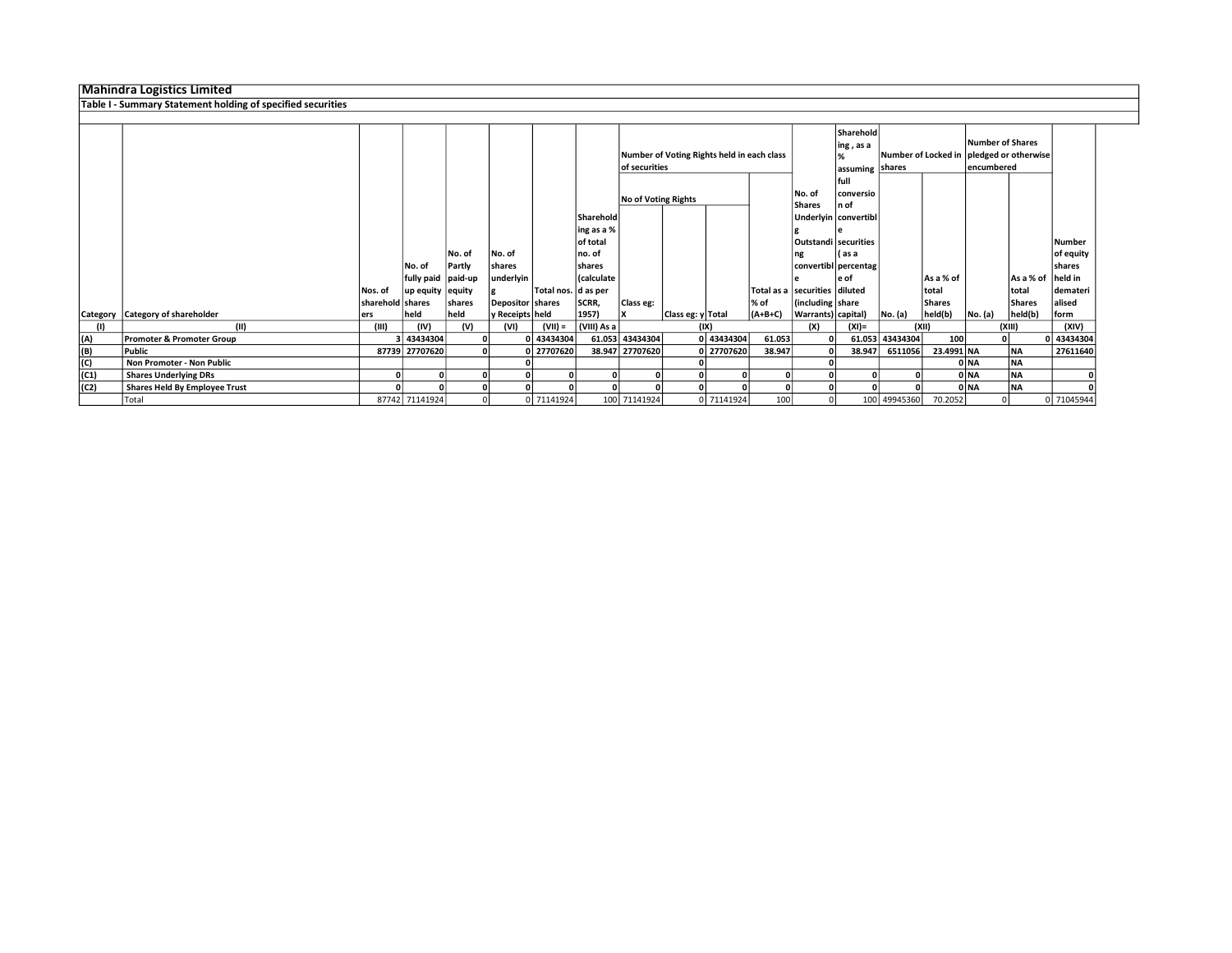## Mahindra Logistics Limited

Table II - Statement showing shareholding pattern of the Promoter and Promoter Group

|     | Category & Name of the shareholders                                       | Nos. of<br>sharehold shares<br>ers | No. of<br>fully paid paid-up<br>up equity equity<br>held | Partly<br>shares<br>held | No. of<br>shares<br>underlyin<br>Depositor shares<br>y Receipts   held | Total nos.   | Sharehold<br>ing %<br>calculated<br>as per<br>SCRR,<br>1957 As a<br>% of<br>$(A+B+C2)$ X | Number of Voting Rights held in each class<br>of securities<br>No of Voting Rights<br>Total as a securities<br>% of<br>Class eg: |                           | No. of<br><b>Shares</b><br>Outstandi securities<br>ng<br>including share<br>Warrants) capital) | Sharehold<br>ing , as a<br>%<br>shares<br>assuming<br>full<br>conversio<br>n of<br>Underlyin convertibl<br>l as a<br>convertibl percentag<br>e of<br>diluted<br>Itotal<br>Shares |                | As a % of<br>held(b) | <b>Number of Shares</b><br>Number of Locked in   pledged or otherwise<br>encumbered<br>lAs a % of<br>total<br><b>Shares</b> |          | <b>Number</b><br>of equity<br>shares<br>held in<br>demateria<br>lised form |          |              |
|-----|---------------------------------------------------------------------------|------------------------------------|----------------------------------------------------------|--------------------------|------------------------------------------------------------------------|--------------|------------------------------------------------------------------------------------------|----------------------------------------------------------------------------------------------------------------------------------|---------------------------|------------------------------------------------------------------------------------------------|----------------------------------------------------------------------------------------------------------------------------------------------------------------------------------|----------------|----------------------|-----------------------------------------------------------------------------------------------------------------------------|----------|----------------------------------------------------------------------------|----------|--------------|
|     |                                                                           | (III)                              | (IV)                                                     | (V)                      | (VI)                                                                   |              | (VIII) As a                                                                              |                                                                                                                                  | Class eg: y Total<br>(IX) |                                                                                                | $(A+B+C)$                                                                                                                                                                        |                | $(XI) =$             | No. (a)                                                                                                                     | (X  )    | No. (a)<br>(XIII)                                                          | held(b)  | (XIV)        |
|     | (1)                                                                       |                                    |                                                          |                          |                                                                        | $(VII) =$    |                                                                                          |                                                                                                                                  |                           |                                                                                                |                                                                                                                                                                                  | (X)            |                      |                                                                                                                             |          |                                                                            |          |              |
|     | Indian                                                                    |                                    |                                                          |                          |                                                                        |              |                                                                                          | $\Omega$                                                                                                                         |                           |                                                                                                |                                                                                                                                                                                  | $\Omega$       |                      |                                                                                                                             |          |                                                                            |          |              |
| (a) | Individuals / Hindu Undivided Family                                      | οI                                 | 0                                                        | n                        | ΩI                                                                     | O            | $\Omega$                                                                                 | $\Omega$                                                                                                                         | <sup>0</sup>              |                                                                                                | $\Omega$                                                                                                                                                                         |                | $\Omega$             | $\Omega$                                                                                                                    | n        |                                                                            | $\Omega$ | $\mathbf{0}$ |
| (b) | Central Government / State Government(s)                                  | nl                                 | 0                                                        | $\Omega$                 | ΩI                                                                     | 0l           | $\Omega$                                                                                 |                                                                                                                                  | $\mathbf{0}$              | $\Omega$                                                                                       | $\Omega$                                                                                                                                                                         | $\Omega$       | ΩI                   | $\Omega$                                                                                                                    | $\Omega$ |                                                                            | $\Omega$ | $\mathbf{0}$ |
| (c) | Financial Institutions / Banks                                            |                                    | <sup>o</sup>                                             | $\Omega$                 | ΩI                                                                     | $\Omega$     | $\Omega$                                                                                 |                                                                                                                                  | <sup>0</sup>              |                                                                                                | $\sqrt{2}$                                                                                                                                                                       | $\Omega$       | $\Omega$             | $\Omega$                                                                                                                    | $\Omega$ |                                                                            | $\Omega$ | $\mathbf{0}$ |
| (d) | Any Other (Specify)                                                       |                                    | 43434304                                                 | $\Omega$                 |                                                                        | 43434304     | 61.053                                                                                   | 43434304                                                                                                                         |                           | 0 43434304                                                                                     | 61.053                                                                                                                                                                           | $\Omega$       | 61.053               | 43434304                                                                                                                    | 100      |                                                                            |          | 43434304     |
|     | <b>Promoter Trust</b>                                                     |                                    | 1622047                                                  | 0                        |                                                                        | 1622047      | 2.28                                                                                     | 1622047                                                                                                                          | $\Omega$                  | 1622047                                                                                        | 2.28                                                                                                                                                                             | $\Omega$       | 2.28                 | 1622047                                                                                                                     | 100      |                                                                            |          | 1622047      |
|     | Partners Enterprise                                                       |                                    | 1622047                                                  | $\Omega$                 |                                                                        | 1622047      | 2.28                                                                                     | 1622047                                                                                                                          | $\Omega$                  | 1622047                                                                                        | 2.28                                                                                                                                                                             | $\overline{0}$ | 2.28                 | 1622047                                                                                                                     | 100      |                                                                            |          | 1622047      |
|     | <b>Bodies Corporate</b>                                                   |                                    | 41812257                                                 | $\mathbf{0}$             |                                                                        | 41812257     | 58.773                                                                                   | 41812257                                                                                                                         |                           | 0 41812257                                                                                     | 58.773                                                                                                                                                                           | $\Omega$       | 58.773               | 41812257                                                                                                                    | 100      | $\mathbf{a}$                                                               | $\Omega$ | 41812257     |
|     | Mahindra & Mahindra Limited                                               |                                    | 41812157                                                 | $\Omega$                 |                                                                        | 0 41812157   |                                                                                          | 58.7729 41812157                                                                                                                 |                           | 0 41812157                                                                                     | 58.7729                                                                                                                                                                          |                |                      | 58.7729 41812157                                                                                                            | 100      |                                                                            |          | 0 41812157   |
|     | Mahindra Engineering And Chemical Products Limited                        |                                    | 100                                                      | $\Omega$                 |                                                                        | 100          | 0.0001                                                                                   | 100                                                                                                                              | $\Omega$                  | 100                                                                                            | 0.0001                                                                                                                                                                           |                | 0.0001               | 100                                                                                                                         | 100      |                                                                            |          | 100          |
|     | Sub Total (A)(1)                                                          |                                    | 43434304                                                 | $\mathbf{a}$             |                                                                        | 0 43434304   |                                                                                          | 61.053 43434304                                                                                                                  |                           | 0 43434304                                                                                     | 61.053                                                                                                                                                                           |                |                      | 61.053 43434304                                                                                                             | 100      |                                                                            |          | 0 43434304   |
|     | Foreign                                                                   |                                    |                                                          |                          |                                                                        |              |                                                                                          |                                                                                                                                  |                           |                                                                                                |                                                                                                                                                                                  |                |                      |                                                                                                                             |          |                                                                            |          |              |
| (a) | Individuals (Non-Resident Individuals / Foreign Individuals)              |                                    | 0                                                        | O                        | n                                                                      |              |                                                                                          | ŋ                                                                                                                                | $\Omega$                  |                                                                                                |                                                                                                                                                                                  | O              |                      | 0                                                                                                                           |          |                                                                            | n        | $\Omega$     |
| (b) | Government                                                                | nl                                 | ol                                                       | $\Omega$                 | nl                                                                     | 0            | $\Omega$                                                                                 | $\Omega$                                                                                                                         | $\Omega$                  |                                                                                                | $\Omega$                                                                                                                                                                         | $\Omega$       | nl                   | $\Omega$                                                                                                                    | $\Omega$ |                                                                            | $\Omega$ | $\mathbf{0}$ |
| (c) | <b>Institutions</b>                                                       |                                    | 0                                                        | $\Omega$                 | ΩI                                                                     | 0            | $\Omega$                                                                                 | $\Omega$                                                                                                                         | $\Omega$                  |                                                                                                | $\Omega$                                                                                                                                                                         | n              | nl                   | $\Omega$                                                                                                                    | n        |                                                                            |          | ol           |
| (d) | Foreign Portfolio Investor                                                |                                    | 0                                                        |                          |                                                                        | $\mathbf{0}$ | $\Omega$                                                                                 | $\Omega$                                                                                                                         | $\Omega$                  |                                                                                                | 0                                                                                                                                                                                |                | 0l                   | 0                                                                                                                           | n        |                                                                            |          | $\mathbf{0}$ |
| (e) | Any Other (Specify)                                                       |                                    | $\Omega$                                                 | $\Omega$                 | $\Omega$                                                               | $\Omega$     | $\Omega$                                                                                 | $\Omega$                                                                                                                         | $\Omega$                  |                                                                                                | $\Omega$                                                                                                                                                                         | $\Omega$       | nl                   | $\Omega$                                                                                                                    | O        |                                                                            |          | $\mathbf{0}$ |
|     | Sub Total (A)(2)                                                          |                                    | $\Omega$                                                 | n                        |                                                                        | $\Omega$     |                                                                                          |                                                                                                                                  | $\Omega$                  |                                                                                                | $\Omega$                                                                                                                                                                         |                |                      | O                                                                                                                           |          |                                                                            |          |              |
|     | Total Shareholding Of Promoter And Promoter Group (A)=<br>$(A)(1)+(A)(2)$ |                                    | 3 43434304                                               | 0                        |                                                                        | 0 43434304   |                                                                                          | 61.053 43434304                                                                                                                  |                           | 0 43434304                                                                                     | 61.053                                                                                                                                                                           | $\mathbf{0}$   |                      | 61.053 43434304                                                                                                             | 100      |                                                                            |          | 0 43434304   |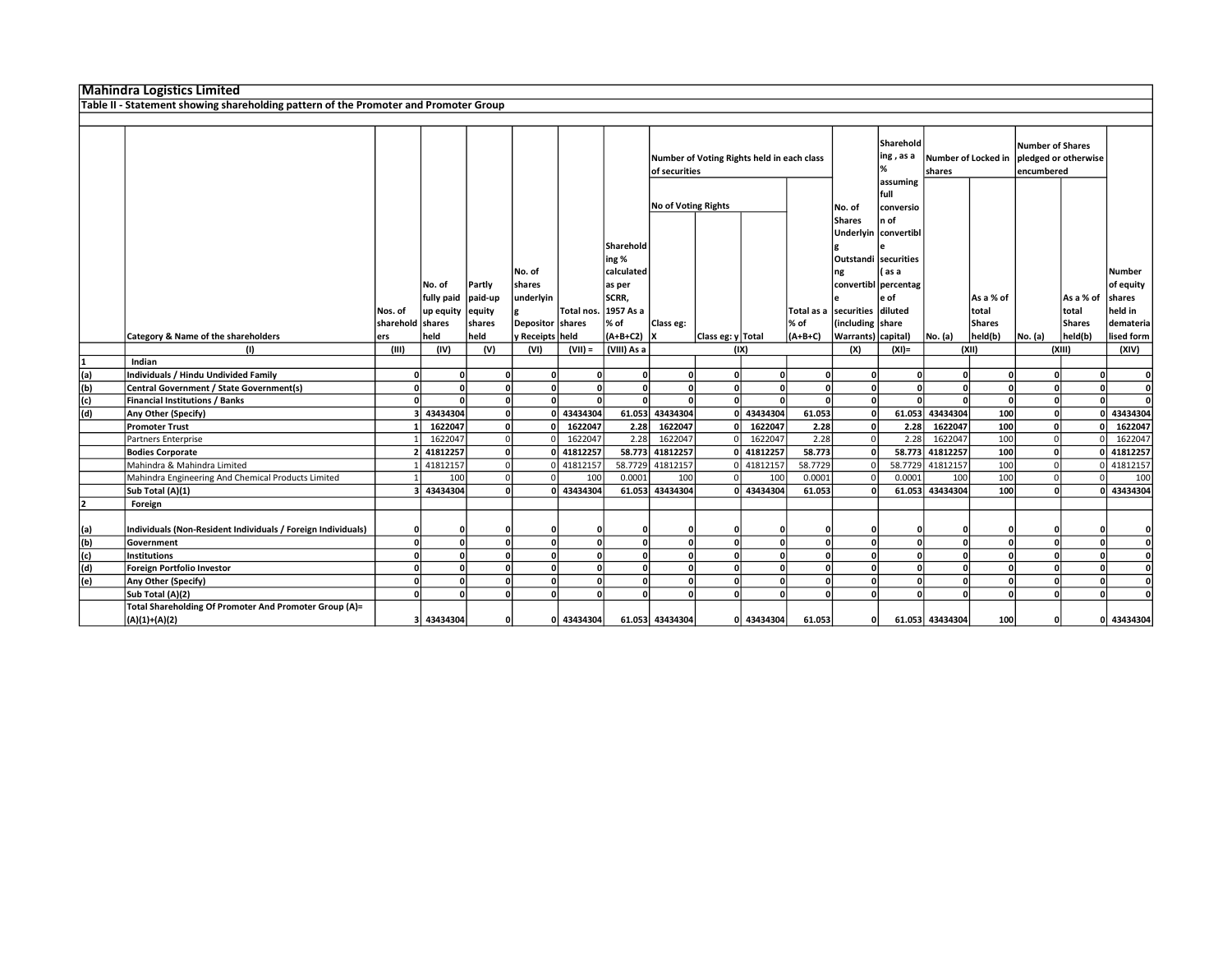|     | <b>Mahindra Logistics Limited</b>                                            |                      |                           |                                |                       |                       |                           |                                            |               |                                     |                    |                                |                      |                     |                     |                       |                         |                        |                     |
|-----|------------------------------------------------------------------------------|----------------------|---------------------------|--------------------------------|-----------------------|-----------------------|---------------------------|--------------------------------------------|---------------|-------------------------------------|--------------------|--------------------------------|----------------------|---------------------|---------------------|-----------------------|-------------------------|------------------------|---------------------|
|     | Table III - Statement showing shareholding pattern of the Public shareholder |                      |                           |                                |                       |                       |                           |                                            |               |                                     |                    |                                |                      |                     |                     |                       |                         |                        |                     |
|     |                                                                              |                      |                           |                                |                       |                       |                           |                                            |               |                                     |                    |                                |                      |                     |                     |                       |                         |                        |                     |
|     |                                                                              |                      |                           |                                |                       |                       |                           |                                            |               |                                     |                    |                                |                      |                     |                     |                       |                         |                        |                     |
|     |                                                                              |                      |                           |                                |                       |                       |                           |                                            |               |                                     |                    |                                | Sharehold            |                     |                     |                       | <b>Number of Shares</b> |                        |                     |
|     |                                                                              |                      |                           |                                |                       |                       |                           | Number of Voting Rights held in each class |               |                                     |                    |                                |                      |                     | Number of Locked in |                       |                         | pledged or otherwise   |                     |
|     |                                                                              |                      |                           |                                |                       |                       |                           |                                            | of securities |                                     |                    |                                | ing, as a            | shares              |                     |                       |                         | encumbered             |                     |
|     |                                                                              |                      |                           |                                |                       |                       |                           |                                            |               |                                     |                    |                                | %<br>assuming        |                     |                     |                       |                         |                        |                     |
|     |                                                                              |                      |                           |                                |                       |                       |                           |                                            |               |                                     |                    |                                | full                 |                     |                     |                       |                         |                        |                     |
|     |                                                                              |                      |                           |                                |                       |                       |                           | No of Voting Rights                        |               |                                     |                    |                                |                      |                     |                     |                       |                         |                        |                     |
|     |                                                                              |                      |                           |                                |                       |                       |                           |                                            |               |                                     |                    | No. of<br><b>Shares</b>        | conversio            |                     |                     |                       |                         |                        |                     |
|     |                                                                              |                      |                           |                                |                       |                       |                           |                                            |               |                                     |                    |                                | n of                 |                     |                     |                       |                         |                        |                     |
|     |                                                                              |                      |                           |                                |                       |                       |                           |                                            |               |                                     |                    | Underlyin                      | convertibl           |                     |                     |                       |                         |                        |                     |
|     |                                                                              |                      |                           |                                |                       |                       | Sharehold                 |                                            |               |                                     |                    |                                |                      |                     |                     |                       |                         |                        |                     |
|     |                                                                              |                      |                           |                                |                       |                       | ing %                     |                                            |               |                                     |                    |                                | Outstandi securities |                     |                     |                       |                         |                        | Number              |
|     |                                                                              |                      |                           |                                | No. of                |                       | calculate                 |                                            |               |                                     |                    | ng                             | (as a                |                     |                     |                       |                         |                        | of equity<br>shares |
|     |                                                                              |                      | No. of                    | Partly                         | shares                |                       | d as per                  |                                            |               |                                     |                    |                                | convertibl percentag |                     |                     |                       |                         |                        |                     |
|     |                                                                              |                      | fully paid                | paid-up                        | underlyin             |                       | SCRR,                     |                                            |               |                                     |                    |                                | e of                 |                     | As a % of           |                       |                         | As a % of              | held in             |
|     |                                                                              | Nos. of<br>sharehold | up equity<br>shares       | equity                         | g<br>Depositor shares | <b>Total nos</b>      | 1957 As a<br>% of         |                                            |               |                                     | Total as a<br>% of | securities<br>(including share | diluted              |                     | total<br>Shares     |                       |                         | total<br><b>Shares</b> | demateri<br>alised  |
|     |                                                                              |                      |                           | shares                         |                       |                       |                           | Class eg:                                  | Class eg:     |                                     |                    |                                |                      |                     |                     |                       |                         |                        |                     |
|     | Category & Name of the shareholders                                          | ers<br>(III)         | held<br>(IV)              | held<br>(V)                    | Receipts<br>(VI)      | held<br>$(VII) =$     | $(A+B+C2)$<br>(VIII) As a |                                            |               | Total<br>(IX)                       | $(A+B+C)$          | Warrants) capital)<br>(X)      |                      | No. (a)             | held(b)<br>(XII)    |                       | No. (a)                 | held(b)<br>(XIII)      | form<br>(XIV)       |
| 1   | (1)<br>Institutions                                                          |                      |                           |                                |                       |                       |                           |                                            |               |                                     |                    |                                | $(XI) =$             |                     |                     |                       |                         |                        |                     |
| (a) | <b>Mutual Fund</b>                                                           | 20                   | 5212271                   | $\pmb{\mathsf{o}}$             | $\mathbf{0}$          | 5212271               | 7.3266                    | 5212271                                    |               | 0 5212271                           | 7.3266             | $\mathbf{0}$                   | 7.3266               | 0                   |                     |                       | <b>NA</b>               | <b>NA</b>              | 5212271             |
|     | Reliance Capital Trustee Co. Ltd-A/C Reliancesma                             |                      | 1209350                   | 0                              | $\overline{0}$        | 1209350               | 1.6999                    | 1209350                                    |               | $\circ$<br>1209350                  | 1.6999             | n                              | 1.6999               | $\circ$             | $\overline{0}$      |                       | <b>NA</b>               | <b>NA</b>              | 1209350             |
|     | HDFC TRUSTEE COMPANY LIMITED - HDFC                                          |                      |                           |                                |                       |                       |                           |                                            |               |                                     |                    |                                |                      |                     |                     |                       |                         |                        |                     |
|     | CAPITAL BUILDER FUND                                                         |                      | 976349                    | 0                              | $\Omega$              | 976349                | 1.3724                    | 976349                                     | $\Omega$      | 976349                              | 1.3724             | $\circ$                        | 1.3724               | $\Omega$            | $\Omega$            |                       | <b>NA</b>               | NA                     | 976349              |
|     | Dsp Blackrock Balanced Fund                                                  |                      | 1285120                   | 0                              | $\Omega$              | 1285120               | 1.8064                    | 1285120                                    | 0             | 1285120                             | 1.8064             | 0                              | 1.8064               | $\Omega$            | $\circ$             |                       | <b>NA</b>               | <b>NA</b>              | 1285120             |
| (b) | <b>Venture Capital Funds</b>                                                 | $\Omega$             | 0                         | 0                              | $\mathbf{0}$          | $\mathbf{0}$          | $\Omega$                  | $\mathbf{0}$                               |               | 0                                   | $\Omega$           | 0                              | $\mathbf{0}$         | 0                   | $\mathbf{0}$        |                       | <b>NA</b>               | <b>NA</b>              | $\Omega$            |
| (c) | <b>Alternate Investment Funds</b>                                            | $\mathbf{1}$         | 139700                    | 0                              | $\mathbf{0}$          | 139700                | 0.1964                    | 139700                                     |               | $\overline{0}$<br>139700            | 0.1964             | 0                              | 0.1964               | 0                   | $\mathbf{0}$        |                       | <b>NA</b>               | <b>NA</b>              | 139700              |
| (d) | <b>Foreign Venture Capital Investors</b>                                     |                      | O                         | 0                              | $\Omega$              | n                     |                           | $\mathbf{0}$                               |               | 0                                   | $\mathbf{0}$       | $\mathbf{0}$                   | $\mathbf{0}$         | 0                   | $\mathbf{0}$        |                       | <b>NA</b>               | <b>NA</b>              | $\mathbf{0}$        |
| (e) | Foreign Portfolio Investor                                                   | 20 <sup>1</sup>      | 6822670                   | 0                              | $\mathbf{0}$          | 6822670               | 9.5902                    | 6822670                                    |               | $\mathbf{0}$<br>6822670             | 9.5902             | 0                              | 9.5902               | 0                   | $\Omega$            |                       | <b>NA</b>               | <b>NA</b>              | 6822670             |
|     | Goldman Sachs India Limited                                                  |                      | 1507797                   | $\circ$                        | $\circ$               | 1507797               | 2.1194                    | 1507797                                    | 0             | 1507797                             | 2.1194             | $\mathfrak{o}$                 | 2.1194               | $\circ$             | $\overline{0}$      |                       | <b>NA</b>               | <b>NA</b>              | 1507797             |
|     | Amundi Funds Sbi Fm Equity India                                             |                      | 1100000                   | 0                              | $\circ$               | 1100000               | 1.5462                    | 1100000                                    |               | 0 <br>1100000                       | 1.5462             | $\mathfrak{o}$                 | 1.5462               | 0                   | $\circ$             |                       | <b>NA</b>               | NA                     | 1100000             |
| (f) | <b>Financial Institutions / Banks</b>                                        | $\overline{2}$       | 14391                     | $\overline{\mathbf{0}}$        | $\mathbf{0}$          | 14391                 | 0.0202                    | 14391                                      |               | $\mathbf{0}$<br>14391               | 0.0202             | 0                              | 0.0202               | 0                   | $\mathbf{0}$        |                       | <b>NA</b>               | <b>NA</b>              | 14391               |
| (g) | <b>Insurance Companies</b>                                                   | 0                    | ol                        | $\mathbf{0}$                   | $\Omega$              | ol                    | $\mathbf{0}$              | $\mathbf{0}$                               |               | $\mathbf{0}$<br>$\mathbf{0}$        | $\mathbf{0}$       | 0                              | $\mathbf{0}$         | $\Omega$            | ol                  |                       | <b>NA</b>               | <b>NA</b>              | 0                   |
| (h) | Provident Funds/ Pension Funds                                               | $\Omega$             | 0                         | 0                              | 0                     | 0                     | $\mathbf 0$               | 0                                          |               | 0 <br>$\mathbf{0}$                  | $\mathbf{0}$       | 0                              | $\mathbf{0}$         | $\Omega$            | 0                   |                       | <b>NA</b>               | <b>NA</b>              | 0                   |
| (i) | Any Other (Specify)                                                          | n                    | $\overline{\mathbf{0}}$   | $\overline{0}$                 | $\Omega$              | $\overline{a}$        | $\overline{ }$            | $\overline{\mathbf{0}}$                    |               | $\overline{\mathbf{0}}$<br>$\Omega$ | $\overline{0}$     | $\overline{a}$                 | $\overline{0}$       | 0                   | $\overline{0}$      |                       | <b>NA</b>               | <b>NA</b>              | $\Omega$            |
|     | Sub Total (B)(1)                                                             |                      | 43 12189032               | ol                             |                       | 0 12189032            |                           | 17.1334 12189032                           |               | 0 12189032                          | 17.1334            |                                | 17.1334<br>0         | $\Omega$            | 0                   |                       | <b>NA</b>               | <b>NA</b>              | 12189032            |
|     | Central Government/ State Government(s)/                                     |                      |                           |                                |                       |                       |                           |                                            |               |                                     |                    |                                |                      |                     |                     |                       |                         |                        |                     |
| 2   | <b>President of India</b>                                                    |                      |                           |                                |                       |                       |                           |                                            |               |                                     |                    |                                |                      |                     |                     |                       |                         |                        |                     |
|     | Sub Total (B)(2)                                                             | 0                    | 0                         | 0                              | $\mathbf{0}$          | 0                     | $\mathbf{0}$              | 0                                          |               | 0 <br>$\mathbf{0}$                  | 0                  | 0                              | $\mathbf{0}$         | 0                   | $\Omega$            |                       | <b>NA</b>               | <b>NA</b>              | 0                   |
| з   | <b>Non-Institutions</b>                                                      |                      |                           |                                |                       |                       |                           |                                            |               |                                     |                    |                                |                      |                     |                     |                       |                         |                        |                     |
| (a) | <b>Individuals</b>                                                           |                      | $\mathbf{0}$              | $\overline{0}$                 |                       |                       |                           |                                            |               |                                     |                    |                                |                      | 0                   |                     |                       | <b>NA</b>               | <b>NA</b>              |                     |
|     | i. Individual shareholders holding nominal                                   |                      |                           |                                |                       |                       |                           |                                            |               |                                     |                    |                                |                      |                     |                     |                       |                         |                        |                     |
|     | share capital up to Rs. 2 lakhs.                                             | 82458                | 3927812                   | 0                              | $\Omega$              | 3927812               | 5.5211                    | 3927812                                    |               | 3927812<br>o١                       | 5.5211             | $\Omega$                       | 5.5211               | 69844               |                     | 1.7782 84.70251522 NA |                         | <b>NA</b>              | 3857961             |
|     | ii. Individual shareholders holding nominal                                  |                      |                           |                                |                       |                       |                           |                                            |               |                                     |                    |                                |                      |                     |                     |                       |                         |                        |                     |
|     | share capital in excess of Rs. 2 lakhs.                                      | 28                   | 2556121                   | 0                              | $\Omega$              | 2556121               | 3.593                     | 2556121                                    |               | 2556121<br>0                        | 3.593              | 0                              | 3.593                | 26129               | 1.0222              |                       | <b>NA</b>               | <b>NA</b>              | 2529992             |
|     | Akash Bhanshali                                                              |                      | 983533                    | $\overline{0}$                 | $\circ$               | 983533                | 1.3825                    | 983533                                     | 0             | 983533                              | 1.3825             | 0                              | 1.3825               | $\overline{0}$      | $\Omega$            |                       | <b>NA</b>               | <b>NA</b>              | 983533              |
| (b) | <b>NBFCs registered with RBI</b>                                             | $\mathbf{0}$         | 0                         | 0                              | $\mathbf{0}$          | 0                     | $\Omega$                  | $\mathbf{0}$                               |               | 0 <br>$\mathbf{0}$                  | $\mathbf{0}$       | 0                              | $\mathbf{0}$         | $\Omega$            | $\Omega$            |                       | <b>NA</b>               | <b>NA</b>              | 0                   |
| (c) | <b>Employee Trusts</b>                                                       | 0                    | 0                         | 0                              | $\mathbf{0}$          | 0                     | $\mathbf{0}$              | $\mathbf{0}$                               |               | 0<br>$\mathbf{0}$                   | $\mathbf{0}$       | 0                              | $\mathbf{0}$         | 0                   | $\mathbf{0}$        |                       | <b>NA</b>               | <b>NA</b>              | 0                   |
|     | <b>Overseas Depositories(holding DRs) (balancing</b>                         |                      |                           |                                |                       |                       |                           |                                            |               |                                     |                    |                                |                      |                     |                     |                       |                         |                        |                     |
| (d) | figure)                                                                      |                      | O                         | 0                              | $\Omega$              |                       | $\Omega$                  |                                            | 0             |                                     | O                  | $\Omega$                       | $\mathbf 0$          | O                   |                     |                       | <b>NA</b>               | <b>NA</b>              | $\Omega$            |
| (e) | Any Other (Specify)                                                          | 5210                 | 9034655                   | 0                              | $\mathbf{0}$          | 9034655               | 12.6995                   | 9034655                                    |               | $\mathbf{0}$<br>9034655             | 12.6995            | 0                              | 12.6995              | 6415083             | 71.0053             |                       | <b>NA</b>               | <b>NA</b>              | 9034655             |
|     | <b>Trusts</b>                                                                | $\mathbf{1}$         | 300                       | ol                             | 0                     | 300                   | 0.0004                    | 300                                        |               | 0<br>300                            | 0.0004             | 0                              | 0.0004               | $\mathbf{0}$        | $\Omega$            |                       | <b>NA</b>               | <b>NA</b>              | 300                 |
|     | <b>Hindu Undivided Family</b>                                                | 4123                 | 212260                    | $\overline{0}$                 | $\mathbf{0}$          | 212260                | 0.2984                    | 212260                                     |               | $\mathbf{0}$<br>212260              | 0.2984             | 0                              | 0.2984               | $\Omega$            | $\Omega$            |                       | <b>NA</b>               | <b>NA</b>              | 212260              |
|     | <b>Foreign Companies</b>                                                     | $\mathbf{1}$         | 6415083                   | $\overline{\mathbf{0}}$        | $\Omega$              | 6415083               | 9.0173                    | 6415083                                    |               | $\mathbf{0}$<br>6415083             | 9.0173             | 0                              | 9.0173               | 6415083             | 100                 |                       | <b>NA</b>               | <b>NA</b>              | 6415083             |
|     | Normandy Holdings Limited                                                    |                      | 6415083                   | $\overline{0}$                 | $\overline{0}$        | 6415083               | 9.0173                    | 6415083                                    |               | 0<br>6415083                        | 9.0173             | $\mathfrak{o}$                 | 9.0173               | 6415083             | 100                 |                       | <b>NA</b>               | <b>NA</b>              | 6415083             |
|     | Non Resident Indians (Non Repat)                                             | 149                  | 16028                     | 0                              | $\Omega$              | 16028                 | 0.0225                    | 16028                                      |               | $\mathbf{0}$<br>16028               | 0.0225             | 0                              | 0.0225               | $\Omega$            | $\Omega$            |                       | <b>NA</b>               | <b>NA</b>              | 16028               |
|     | Non Resident Indians (Repat)                                                 | 360                  | 46657                     | $\mathbf{0}$                   | $\mathbf{0}$          | 46657                 | 0.0656                    | 46657                                      |               | 0<br>46657                          | 0.0656             | ol                             | 0.0656               | 0                   | 0                   |                       | <b>NA</b>               | <b>NA</b>              | 46657               |
|     | <b>Clearing Member</b>                                                       | 287                  | 157680                    | 0                              | $\Omega$              | 157680                | 0.2216                    | 157680                                     |               | 0 <br>157680                        | 0.2216             | $\Omega$                       | 0.2216               | 0                   | $\mathbf{0}$        |                       | <b>NA</b>               | ΝA                     | 157680              |
|     | <b>Bodies Corporate</b>                                                      | 289                  | 2186647<br>87696 15518588 | $\mathbf{0}$<br>$\overline{0}$ | 0                     | 2186647<br>0 15518588 | 3.0736<br>21.8136         | 2186647<br>15518588                        |               | 0<br>2186647<br>0 15518588          | 3.0736<br>21.8136  | nl<br>$\overline{0}$           | 3.0736<br>21.8136    | $\Omega$<br>6511056 | n<br>41.9565        |                       | <b>NA</b><br><b>NA</b>  | <b>NA</b><br><b>NA</b> | 2186647<br>15422608 |
|     | Sub Total (B)(3)                                                             |                      |                           |                                |                       |                       |                           |                                            |               |                                     |                    |                                |                      |                     |                     |                       |                         |                        |                     |
|     | <b>Total Public Shareholding (B)=</b>                                        |                      |                           | 0                              |                       |                       |                           |                                            |               |                                     | 38.947             | 0                              | 38.947               |                     |                     |                       |                         |                        |                     |
|     | $(B)(1)+(B)(2)+(B)(3)$                                                       |                      | 87739 27707620            |                                |                       | 0 27707620            |                           | 38.947 27707620                            |               | 0 27707620                          |                    |                                |                      | 6511056             | 23.4992             |                       | <b>NA</b>               | <b>NA</b>              | 27611640            |